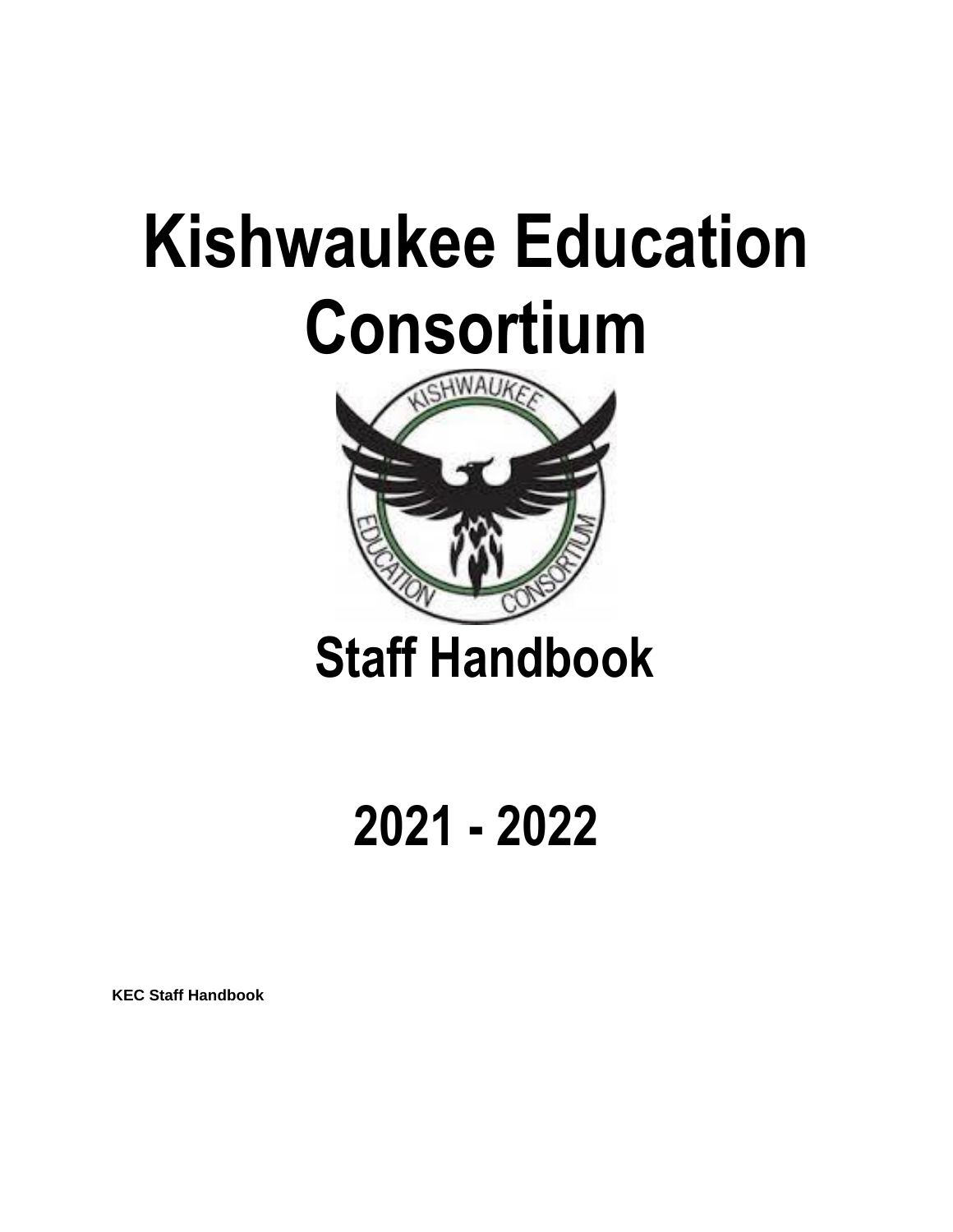Welcome to the Kishwaukee Education Consortium (KEC). We are a consortium of five school districts (DeKalb, Genoa-Kingston, Hiawatha, Rochelle and Sycamore) that cooperatively serve students for alternative and career and technology programs. We also serve four (Indian Creek, Somonauk, Hinckley-Big Rock, and Sandwich) other school districts in our alternative Phoenix Academy programs.

# **The mission of the Kishwaukee Education Consortium is to provide a safe and challenging academic environment where students develop the necessary skills to become responsible citizens and life-long learners.**

Because we are a service provider we may defer to the home school for advice and cooperative student decisions. Our emphasis is on education, service, and cooperativeness. Please keep those things in mind while reading this handbook and in dealing with your fellow staff members and students.

## Staff Appearance

Please remember that you represent an educational organization that is responsible for the education of youth in our communities. Your appearance reflects how you value your career, students, and yourself. Blue jeans may be worn on the last day of the week that students are present. Please maintain a neat and clean appearance at all times. Jeans may also be worn when an instructor will be doing manual labor. Physical Education instructors may wear clothing that is conducive to the activities that are being instructed. If you have any questions about what is appropriate, please speak with the building principal.

## **Attendance**

**Administration -** Administrators will receive 12 sick days and 6 personal days. Administration is required to work 201 days per calendar year. Administration's school year begins five working days before the first teacher institute day and two days after the last day students are in the building. All other days may be worked during summer break, winter break or spring break.

**Staff -** Attendance is setting the standard for your classroom. All instructors will be required to work a **181 day school year.** The KEC allows a specified number of days of personal and sick days. All full-time instructors will receive 12 sick and 3 personal days per school year. **Part-time employees will be given 4 sick and 1 personal day per school year, however, when a part-time employee takes time off they will be docked only the percentage of time missed**. *For example, when a CTE instructor that only works during the third CTE session takes a sick day, that instructor will be docked only .33 of one full sick*  day. Hourly employees will have no paid sick or personal time, however, they may fill in for each other and be paid their hourly rate when substitute teaching/working for another employee.

**If any employee does not use a sick day during the current year, they will be rewarded with an additional personal day the following school year.** Sick days may be rolled over if they are not used by the end of the year. Unused personal days will be converted into sick day accumulation. All accumulated sick days will be available towards retirement credit in the TRS, SURS or IMRF system (whichever applies) per state mandates.

Teaching staff should notify the substitute coordinator concerning any attendance issues. It is her/his responsibility to assure a substitute and proper planning is in place so that education can continue. A Google Form must be completed no later than the day of your absence. If your absence is an emergency or illness related please call as early as possible. A doctor's note may be required for extensive/excessive absences, or to approve a sick day.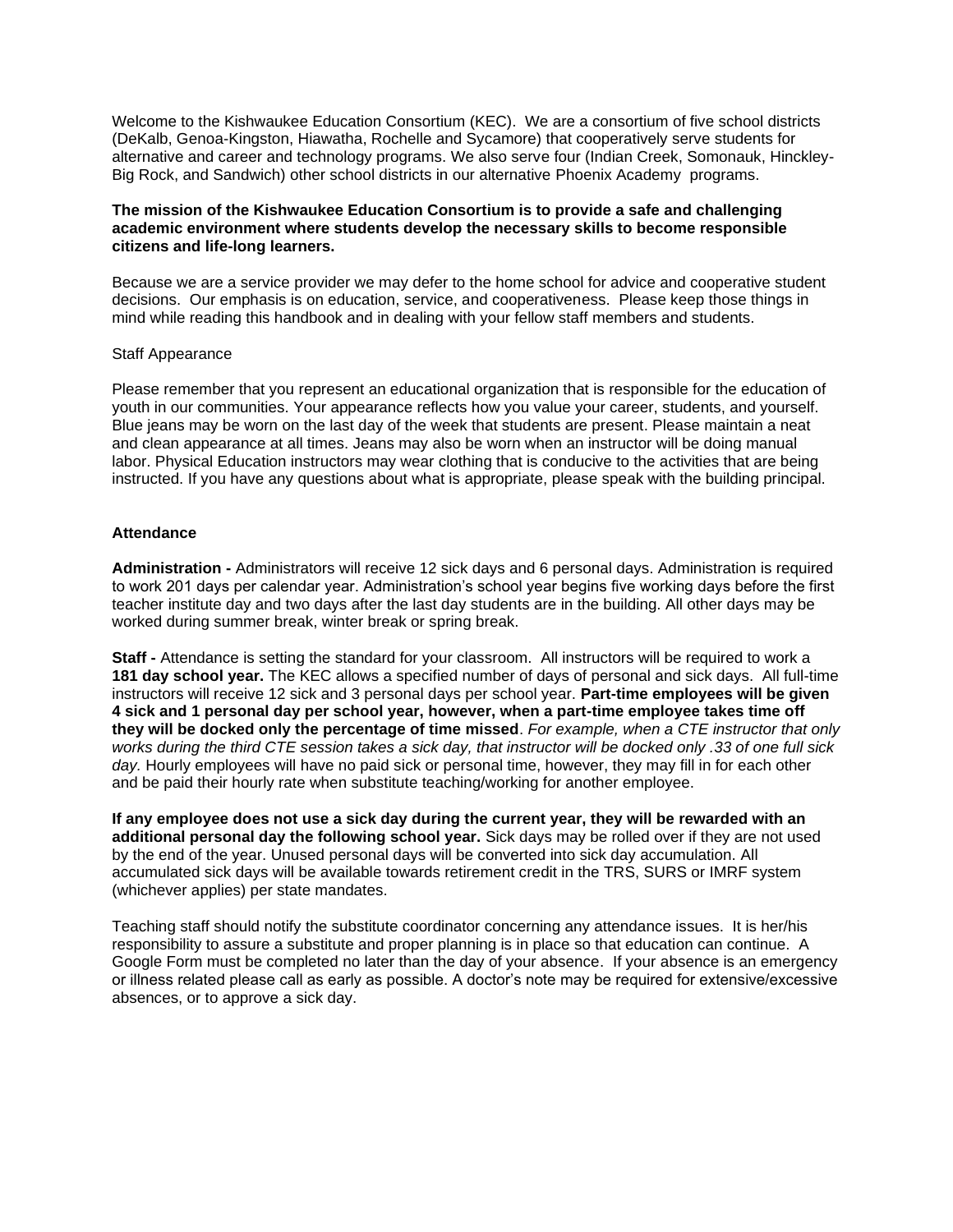Phoenix Academy and CTE staff members are required to be in the building by 8:10am and may leave at 2:30pm. **CTE staff members need to be on site 20 minutes before students arrive and 20 minutes after students exit the building. On Wednesdays full-time staff will be required to stay until 3:15pm for various mandatory meetings..**If a staff member does not come to a staff meeting without getting prior approval from KEC Administration, personal time will be deducted. Personal days may be denied the day before or after a holiday.

Sick days may be used for personal illness, immediate family illness, and bereavement. In the case of bereavement, personal days will be used before sick days begin to be deducted.

Maternity sick days may be used for a maximum of 15 sick days. After 15 days of sick leave have been used, the staff member will be docked pay for additional time off up to 90 days including weekends.

Paternity sick days may be used for a maximum of five sick days. After five days of sick leave have been used, the staff member will be docked pay for additional time.

If a staff member goes above his/her allotted sick or personal leave a day of pay will be docked for each absence above their allotted days.

# **How to record attendance**

CTE instructors and Phoenix Academy instructors—**Your attendance should be completed** on teacherease.com, **within the first 10 minutes of a class period/session.** If instructors experience internet difficulties it is imperative that attendance is called in within the first 10 minutes of class. Please see Angel Harned for Phoenix Academy attendance questions or Jennifer Knetsch for CTE attendance questions.

# **All instructors should keep a record of student attendance in your grade book which should reflect points as a part of the student's grade.**

### **Tobacco, Alcohol and Drugs**

It is the position of the Kishwaukee Education Consortium that the use of illicit drugs and the unlawful possession and use of tobacco and alcohol is wrong and harmful. Alcohol and drug use are highly correlated with a variety of negative outcomes, including greater risks for serious injury, suicide, violence, lost work productivity and long term health problems. According to the U.S. Surgeon General, cigarette smoking is the primary avoidable cause of death in our society. Kishwaukee College and KEC campuses are non-smoking campuses.

#### **Sexual Harassment**

Sexual harassment of students by teachers, administrators, other Consortium employees, or other persons on Consortium program sites, buses or at sanctioned school activities will not be allowed. Unwelcome sexual advances or requests for sexual favors, frequent, uninvited, sexually oriented verbal kidding or demeaning sexual innuendos constitute sexual harassment. Also included is unwelcome touching, such as patting, pinching or intentional brushing against another's body, or expressing humor or telling jokes about sex or gender specific traits.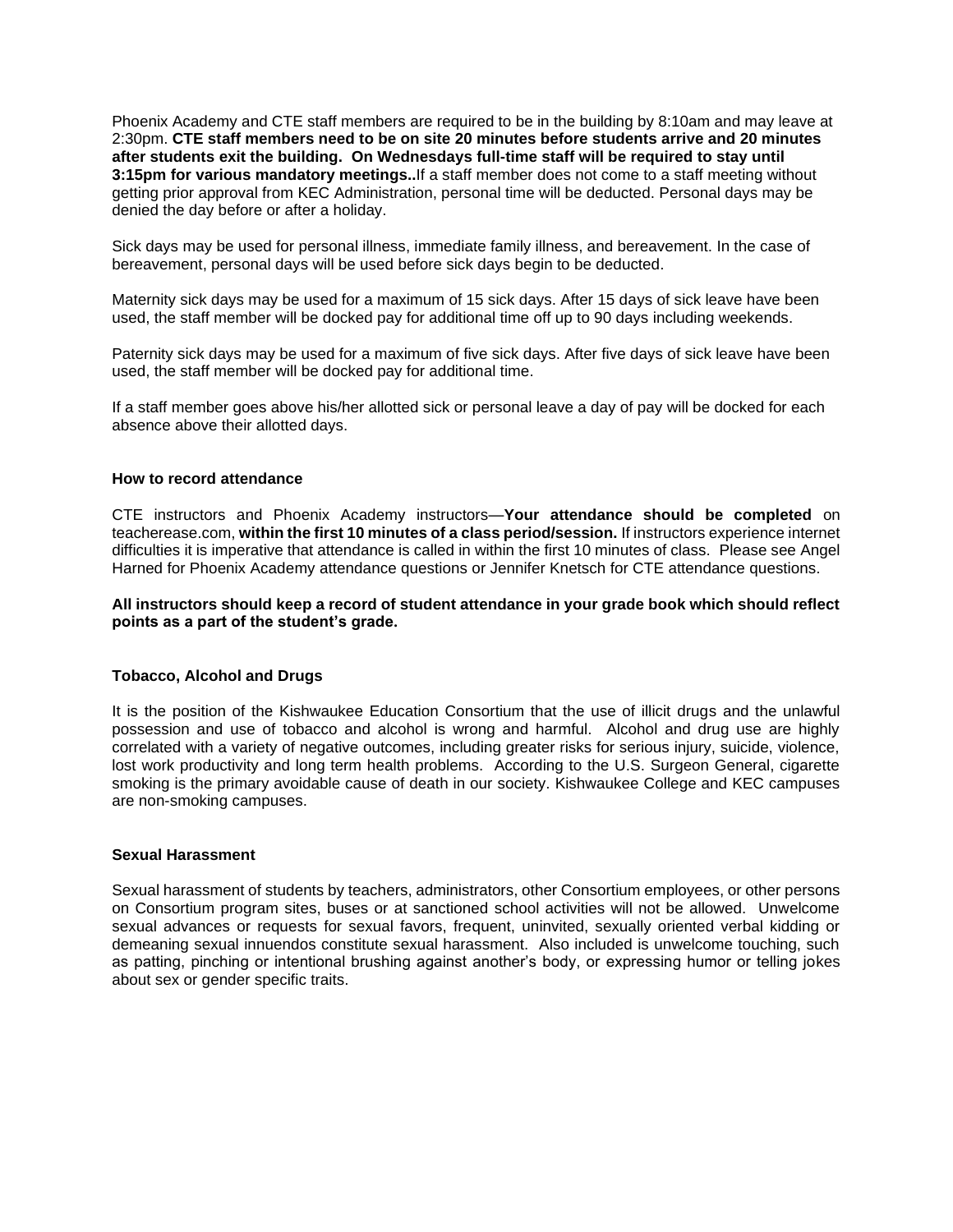Any staff member who feels that he/she or a student has been sexually harassed should report such conduct immediately to any Consortium administrator. All efforts will be made to respect the confidentiality of the individual making the report.

All KEC and host school personnel have a responsibility for assuring proper behavior of students attending KEC classes.

## **Hate Crimes**

Verbal or physical harassment of a student(s) or staff member(s) because of race or color, religious or ethnic background, sexual orientation, disability, or any other characteristic is prohibited. It is the goal of this program to provide a safe learning environment. Anyone who creates a hostile environment will be interviewed, educated about the law, asked to stop the behavior, and given the opportunity of counseling. If the behavior persists or is of such a severity dismissal may immediately occur. This includes actions on the internet either at school or any off campus site.

## **Dangerous Weapons**

Possession or use of explosives, firearms, or other dangerous weapons or instruments is prohibited while participating in KEC programs or activities. Weapons may include guns, knives, wallet chains, mace, pepper spray, or any other device that could create a dangerous situation. Failure to comply may result in termination from the program and intervention by local police authorities.

## **Conferences/workshops**

The KEC encourages its staff to attend conferences and workshops to promote staff development activities. Please submit requests to the administration for approval. Some conference/workshop expenses will be reimbursed and some are at the staff member's expense. Please inquire about this when requesting leave.

# **Copyrighted materials**

Please do not make or request to make copies of copyrighted material in which we have not been given permission to copy. Please do not put office staff in a position to have to make these decisions. Some printed material can be copied if it is out-of-date or permission to use can be obtained. The law in regard to video and music is such that you may use personal copies of music and videos for one-time use in a setting not with a large audience and not stored for multiple uses. Absolutely no pirated software should be used or stored on any of our hardware.

**Credit Card Policy**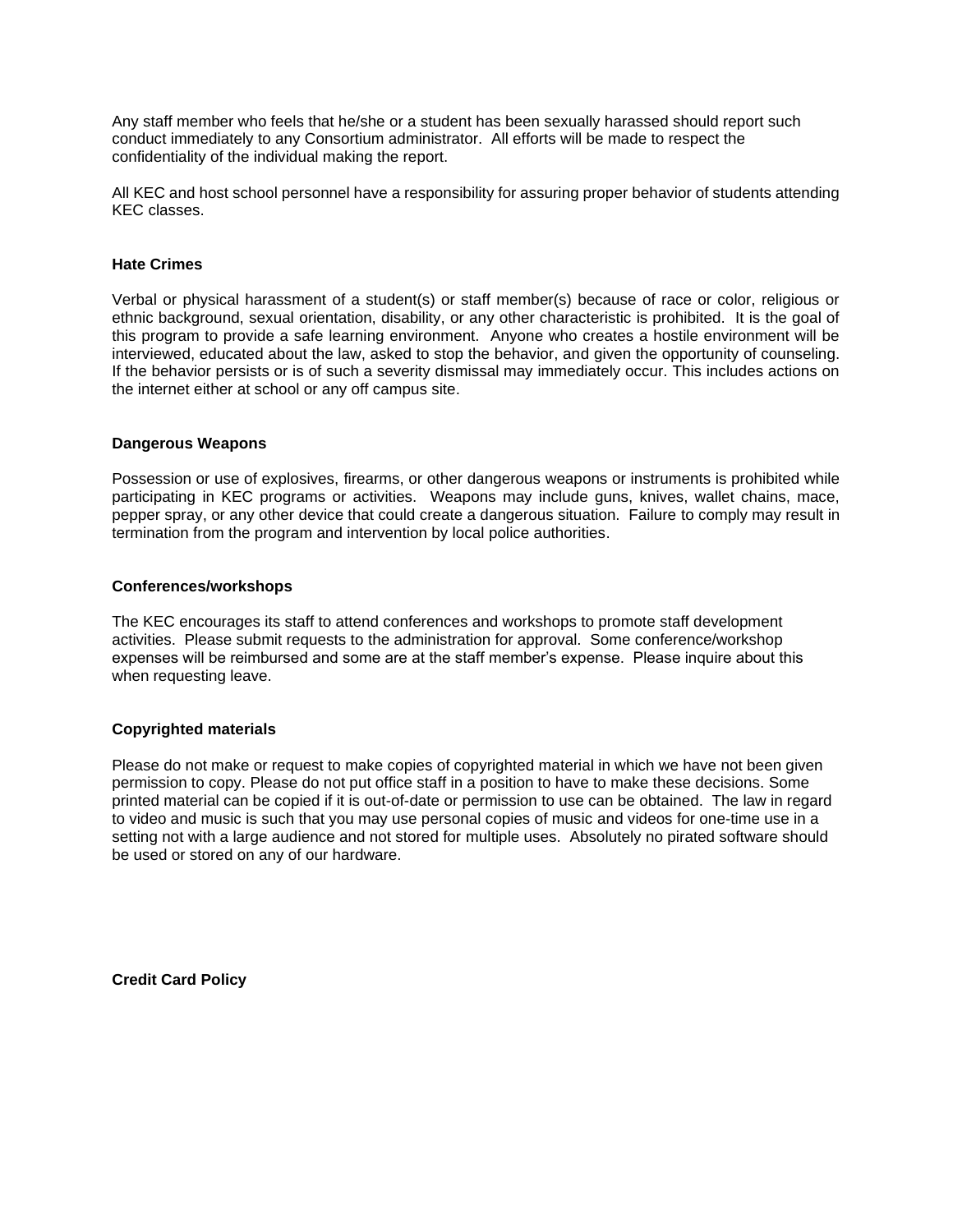All purchases made on KEC's credit card must have the executive director or assistant director's approval and must be within the budget before using the card. The KEC card cannot be used for cash advances, personal or non‐school related purchases or the purchase of alcohol.

Card numbers should not be distributed beyond the cardholder's designee and should not be saved in online accounts to which others have access.

Receipts need to be turned in to the business office at the earliest opportunity. Any receipts for meals, lodging or entertainment must clearly indicate the names of all persons attending the meal and the business purpose of the meeting.

## **Phoenix Academy Duties**

There are a variety of duties that all Phoenix Academy staff members are expected to participate in during the school day. Bus, hall, washroom, lunchroom, break duties are among those. We will divide up the duties every four weeks so there will be fair and equal participation of all Phoenix Academy staff.

## **CTE Duties**

CTE staff members are expected to walk their students from class to the bus exit and wait with the students until their buses pick them up. Please try to be in the halls to meet your students when they arrive. CTE students should not be wearing hats, listening to music, using cell phones, etc until they are out of the building.

## **Grades/Progress Reports**

KEC is committed to frequent communication with the home school and the families of the students about their academic progress.

Progress reports may and should be sent at any time to reflect either a positive or negative change in student behavior/grades.

**At semester end in December and May instructors will finalize grades in TeacherEase.** The semester grade is a cumulative grade of the work of 1<sup>st</sup>/2<sup>nd</sup>quarter or 3<sup>rd</sup>/4th quarter.

# **Instructors must keep a current, updated online record of student points and grades in TeacherEase. Grades must be updated each Tuesday by 8:00 AM.**

#### **Grading**

KEC uses 90, 80, 70, and 60 as percentage guidelines for letter grades.

| 90% or above | А  |
|--------------|----|
| 80-89%       | в  |
| 70-79%       | С  |
| 60-69%       | D  |
| 59% or lower | F. |

Included in the grade should be written work, tests, projects, attendance, and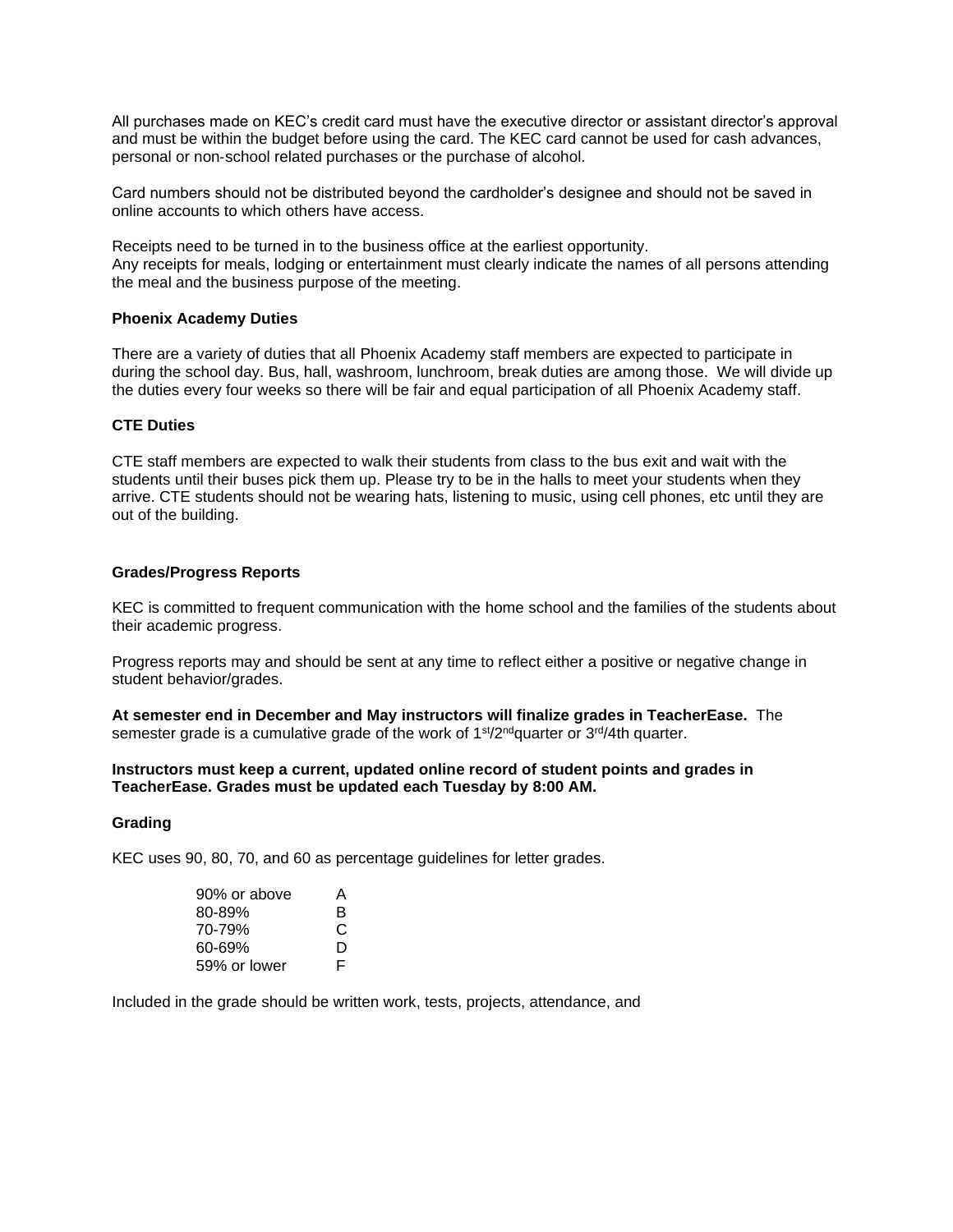behavior. Points for attendance and behavior help reflect the whole student in the grade they earn. **30% of a student's grade is based on attendance/behavior/participation.** For example: **15 points per day may be designated for attendance and behavior.** If a student is absent, the point value is 0. The student still has the right to make up their written work, but they cannot recover their attendance points.

If a student is in class, but behaves so poorly that they disrupt the environment (this includes sleeping), they also might receive only 10, or 5, or 0 points in this category for the day. Repeated absences and poor behavior then are reflected in their grades in an objective way.

# **Graffiti**

Please be aware of your environment—folders, walls, tables, chairs and look for graffiti. Please bring any graffiti issues to the administration's attention as soon as possible.

## **Internet**

Use of the internet is strictly monitored by the KEC. Staff is required to sign an Acceptable Use Policy before being issued a KEC email account and password. Violation of the policy may result in disciplinary action on the part of the staff. Email sent from KEC computers or through KEC e-mail accounts is the property of Kishwaukee Education Consortium.

## **Insurance**

KEC will pay the first \$225 (updated per Board approval in May-2016) per month of individual insurance through the KEC Health Insurance Plan (includes dental and vision/or vision). The individual employee is responsible for any fees the plan calls for after the initial \$225 monthly payment from KEC. New staff hired during the fiscal year are required to wait 30 days for eligibility into the insurance program.

#### **Lesson Plans**

Each teacher will create lesson plans for each school day throughout the school year. Teachers may keep their lesson plans in their room, but may be asked to produce those plans for administration at any time throughout the school year for review.

#### **Movies/Music/Literature**

Please use discretion when introducing movies, music, and literature to the students. There needs to be a sound educational reason for using these materials and the appropriateness of the material needs to be carefully scrutinized. Please discuss your plans, the names of videos, literature, and any music/entertainment type media that you will be using in your classroom with administration if you are unsure of its appropriateness. The administration reserves the right to question and refuse the use of any material in accord with its educational relevance.

# **Employment of Relatives**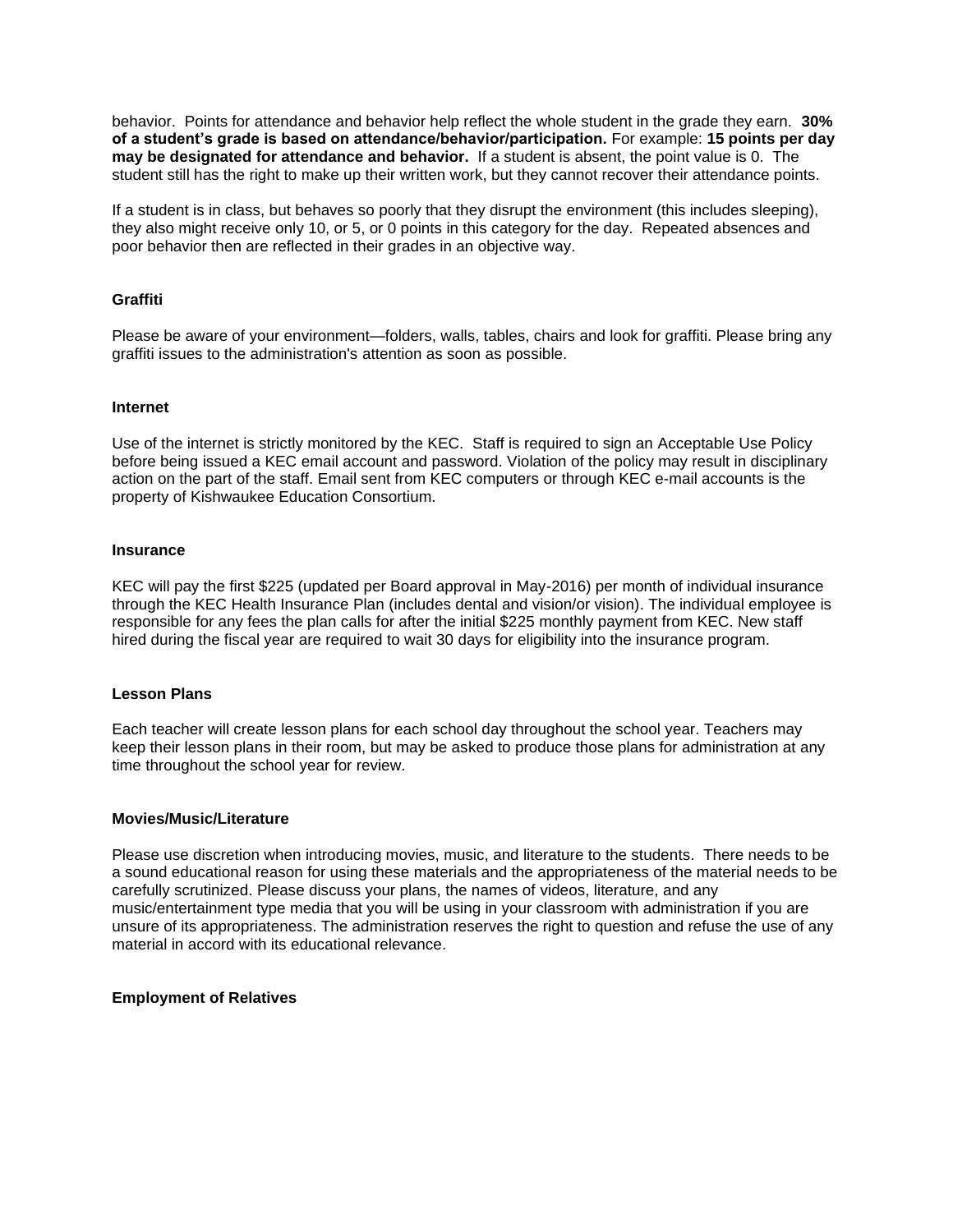In order to avoid potential conflicts and the appearance of impropriety it is the policy of KEC that the hiring of immediate family members of existing KEC employees will be prohibited if either person is in a supervisory position. The hiring of non-immediate family members of existing KEC employees will be up to the discretion of the executive director.

# **Pay Scale**

The starting salary for a full-time teacher at KEC shall be \$37,076 beginning in FY23 & \$40,000 in FY24 (Board approval in March, 2019) . There will be a \$1500 increase when a certified teacher obtains 15 graduate hours above their Bachelor Degree OR for CTE staff that qualifies to teach dual credit with our partners (\$3000) (effective FY19). There will be another \$1500 increase when a certified teacher obtains their Master's Degree for full-time staff (prorated for part- time faculty) OR dual credit qualified instructor in CTE who has obtained an MBA (effective FY20). All increases in pay for advancement in education will not take place until the following school year. Staff yearly increases shall be determined by the KEC Board of Directors.

# **Stipends**

Stipends may be given out for a variety of things, including but not limited to, sponsoring clubs, CTE certifications, independent studies, working extra hours, etc... At the end of each year, a detailed report will be turned in to the building principal that justifies the stipend that a staff member has received. If it is found that the stipend has not been justified or a report has not been turned in, the stipend may be removed for future years.

# **Plan Periods**

Phoenix Academy Staff will receive a plan period during the school day. Staff may be asked to substitute teach during that plan period when the permanent substitute is unavailable. After a teacher has given up their plan period four times, they will be compensated at a rate of \$15 per period that they substitute teach. It may be possible to give up your plan period to teach an overload if administration sees a necessity for an extra class. If this is the case, a \$1850 stipend per semester will be granted.

# **Retirement**

All staff working prior to the 2009-2010 school year are on the SURS retirement system, unless approved for TRS by administration. All certified staff from the 2009-2010 school year and beyond will be on the TRS retirement system, all non-certified staff will be on social security. Please see the respective websites of each retirement organization for further information.

# **Supervision**

Supervision is critical. Students should NEVER be left unsupervised. If it is necessary to leave your room, please use the phone to call the office. Never send a student off campus for any reason unattended.

# **Travel Reimbursement**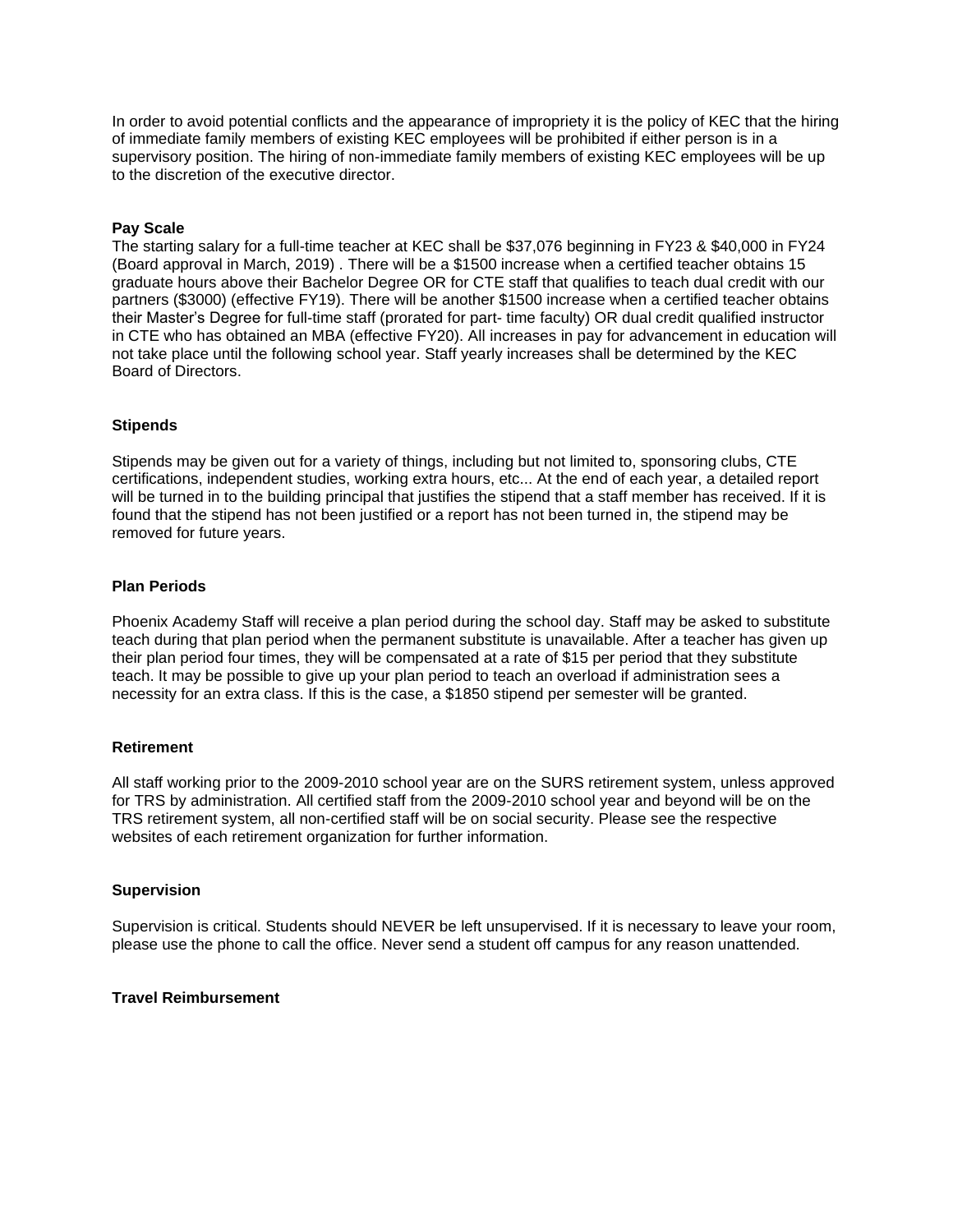Staff will be reimbursed for approved travel mileage expenses at a current rate of \$.565 per mile (subject to change per state mandate). Staff will be reimbursed an amount of \$38 per day for food expenses that are incurred on approved overnight travel expenses. These rates are subject to change per state requirements throughout the year or by approval of the executive director. All purchasing cards and/or credit cards who have reward points attached, will be the ownership and responsibility of the employee who holds the card as the responsible party. Please check with the executive director for further information.

# **Tenure**

Because KEC is grant funded, no tenure rights can accrue.

# **Salary Reduction Plan**

An employee who elects to participate in hospital, vision, dental, life and medical insurance coverage as per the terms and conditions of the group insurance plan and this Agreement on or before the first day of each school year may at that time elect that the Board remit for him/her during said school year to the insurance carrier a sum equal to the employee's share of the premium for the coverage elected. Said election shall be made on an annual basis. This provision is intended to constitute a salary reduction plan under Section 125 of the Internal Revenue Code and the Treasury Regulations promulgated thereunder.

The amount of gross wages due such employee in the form of salary shall be the sum specified on the salary schedule less the payment by the Board, paid in installments as otherwise provided herein, provided the Board shall deduct from said gross wages all sums required by law or as authorized by the employee pursuant to this Agreement. The employee shall have no right or claim to the funds so remitted. Once the election is made as provided above, it may not be rescinded unless there is a change in family status or other circumstances as provided in Section 125 of the Internal Revenue Code and the Treasury Regulations promulgated thereunder.

The Board does not warrant that the deduction made in the amounts as listed on the compensation schedule by the Board for the employees as set forth above are deemed excludable from the employee's gross wages, and as such, the Association and each individual employee shall and do hereby indemnify and hold harmless the Board, its members, its agents, and its employees from any and all claims, demands, actions, complaints, suits, assessments or deficiencies or other liability by reason of the payments of insurance premiums pursuant to the provision of this section and the lack of tax withholding thereon.

*The Kishwaukee Education Consortium is an equal opportunity employer/program.*